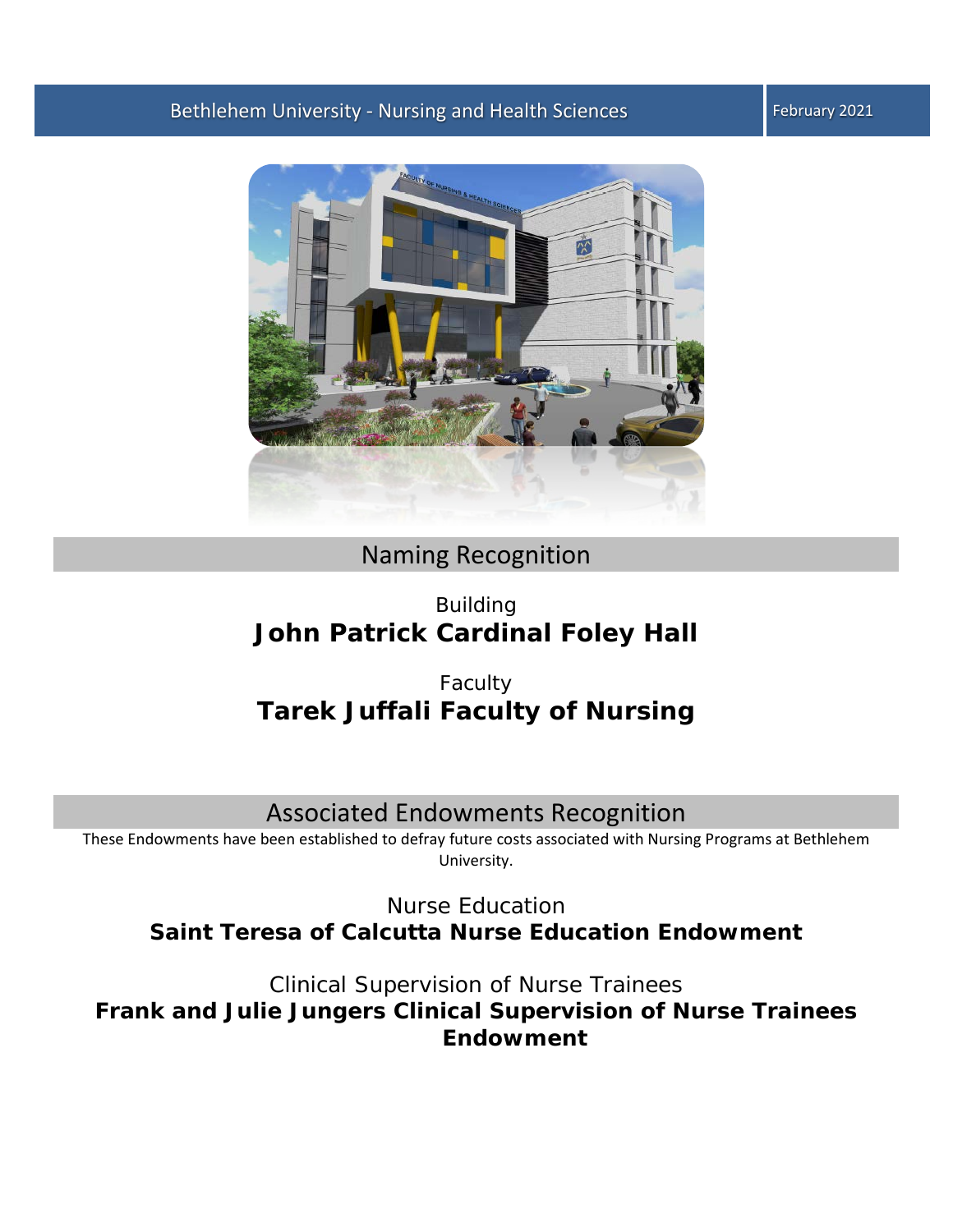### Ground Level



NURSING AND ANTE-NATAL CLINIC **Equestrian Order of the Holy Sepulchre Southwestern USA Lieutenancy** PHYSIOTHERAPY CLINIC **Don Jose Said Family, Chile** CLASSROOM/TESTING HALL 1 **Haifa Bandak Aburdene Classroom** CLASSROOM/TESTING HALL 2 **Equestrian Order of the Holy Sepulchre Toronto - Canada Lieutenancy** GROUND LEVEL FOYER **Geraldine King and Calleen Letaconnoux** RECEPTION AREA **Equestrian Order of the Holy Sepulchre Western USA Lieutenancy, In honor of the Most Reverend Gerald Barnes KC\*HS, Bishop of San Bernardino** STAFF KITCHEN **George and Breda Shelton** STAFF WORKSHOP **Mr. Jaudat Elias Burbara Canahuati** HERITAGE OFFICES (X3) **Tony and Ilham Saca, USA.**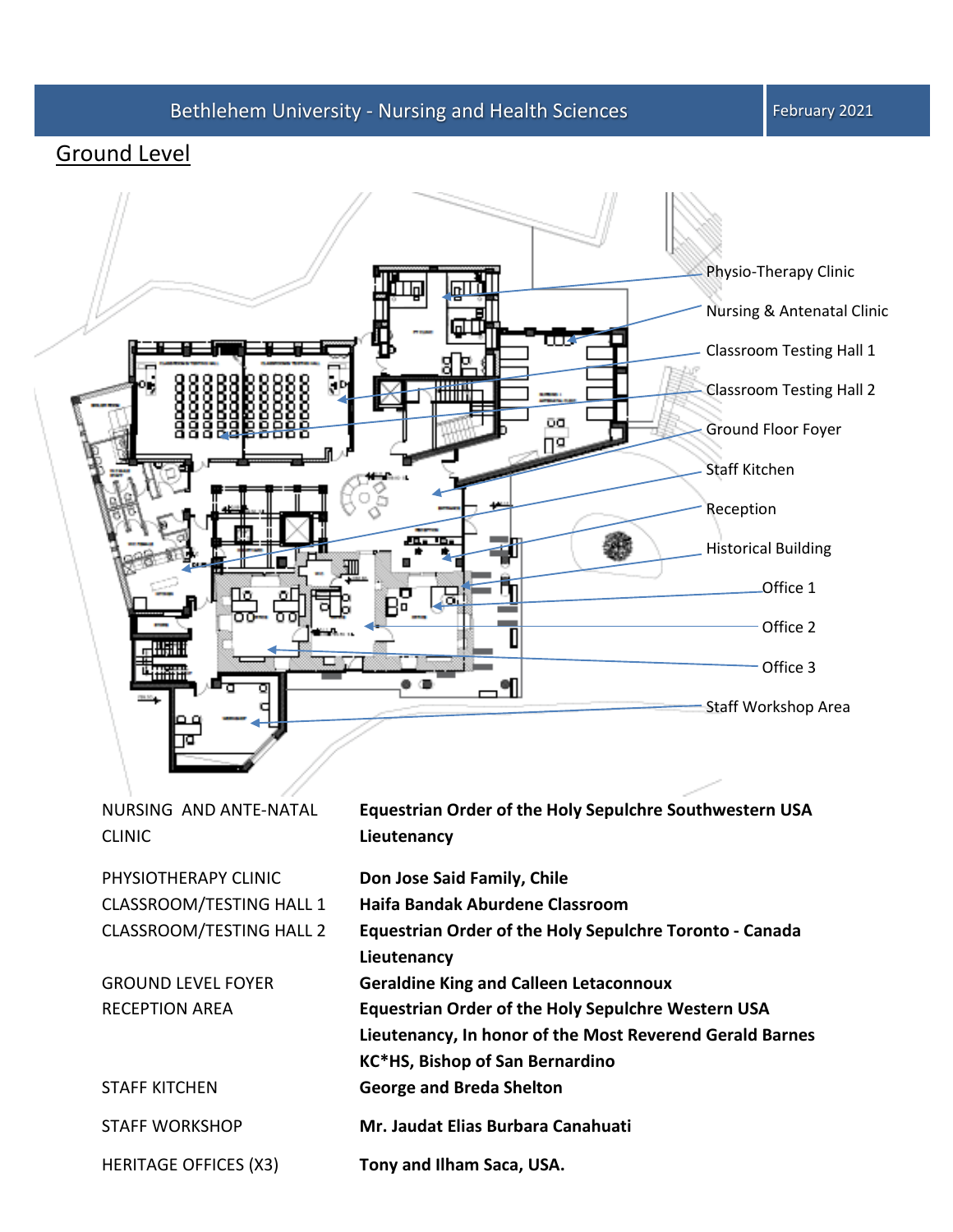### Level One



CLASSROOM 3 \$100,000 CLASSROOM 4 \$100,000 CLASSROOM 5 \$100,000 CLASSROOM 6 \$100,000 LEVEL ONE FOYER \$75,000

MULTI-PURPOSE HALL PHYSIOTHERAPY TRAINING ROOM GYM and STORAGE AREA

RESOURCE CENTRE **Equestrian Order of the Holy Sepulchre North Western USA Lieutenancy Equestrian Order of the Holy Sepulchre Southwestern USA Lieutenancy**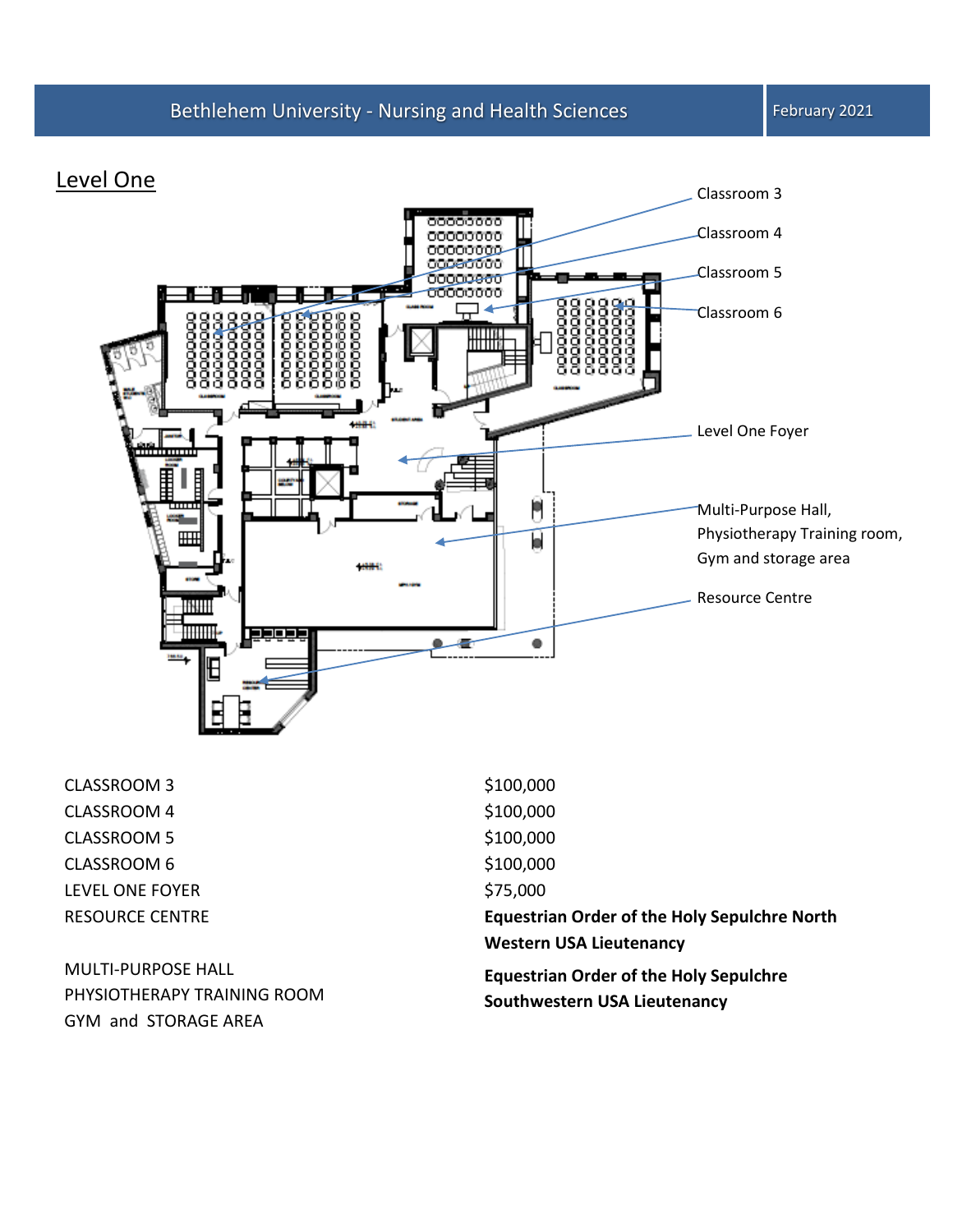### Level Two



| CLASSROOM 7                      | \$100,000                                                      |
|----------------------------------|----------------------------------------------------------------|
| <b>CLASSROOM 8</b>               | \$100,000                                                      |
| <b>CLASSROOM 9</b>               | \$100,000                                                      |
| CLASSROOM 10                     | \$100,000                                                      |
| CLASSROOM 11                     | \$100,000                                                      |
| CLASSROOM 12                     | \$100,000                                                      |
| LEVEL TWO FOYER and STUDENT AREA | Colonel Richard Flahavan In Honor of Soraya H. Aghai, BBA,     |
|                                  | <b>BSN, RN</b>                                                 |
| DATA CONTROL ROOM                | \$10,000                                                       |
| OFFICE 4                         | In loving memory of Mrs. Elizabeth Moley for her generous      |
|                                  | and gracious support of the Staff of Bethlehem University Elsa |
|                                  | Hazboun BU Alumna, '78                                         |
| OFFICE 5                         | Luis Napolean Larach and Family, Honduras                      |
| OFFICE 6                         | \$30,000                                                       |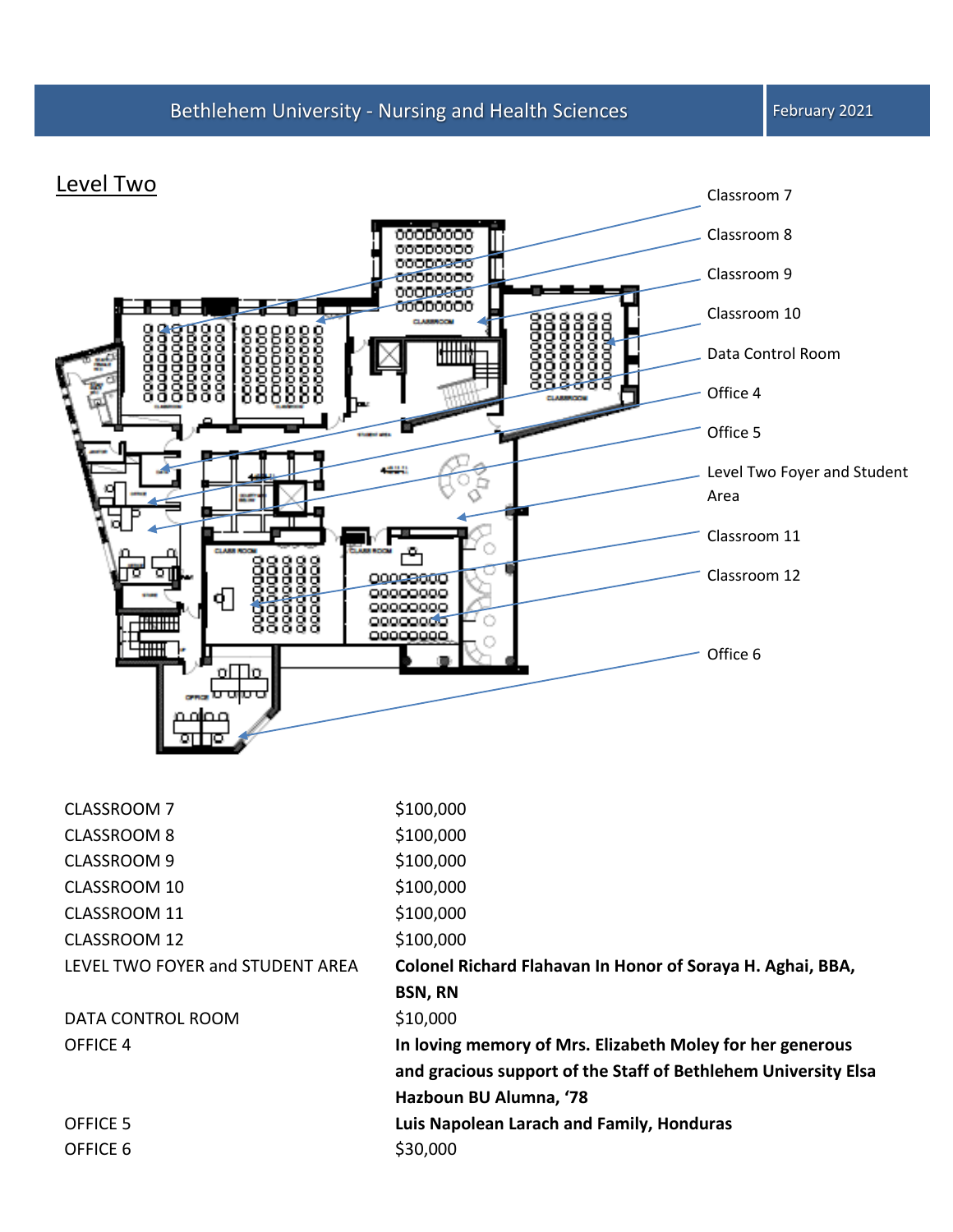### Level Three



| Physio Therapy Laboratory          | \$150,000                                                     |
|------------------------------------|---------------------------------------------------------------|
| CLASSROOM 13                       | \$100,000                                                     |
| CLASSROOM 14                       | \$100,000                                                     |
| CLASSROOM 15                       | \$100,000                                                     |
| DATA CONTROL ROOM                  | \$10,000                                                      |
| OFFICE 7                           | Brother John McGoldrick In memory of James E. and Margaret F. |
|                                    | McGoldrick and James F. McGoldrick, S.M.                      |
| OFFICE 8                           | \$15,000                                                      |
| LEVEL THREE FOYER and STUDENT AREA | <b>The Papal Foundation</b>                                   |
| DEMONSTRATION LAB / CLASSROOM 16   | Equestrian Order of the Holy Sepulchre Southeastern USA       |
|                                    | Lieutenancy                                                   |
| TUTORIAL/OCCUPATIONAL THERAPY      | <b>Isaac Khamis and Helwe Massu</b>                           |
| <b>ROOM</b>                        |                                                               |
| <b>MEETING ROOM</b>                | Kassis Sabag Family, Santiago, Chile                          |
|                                    |                                                               |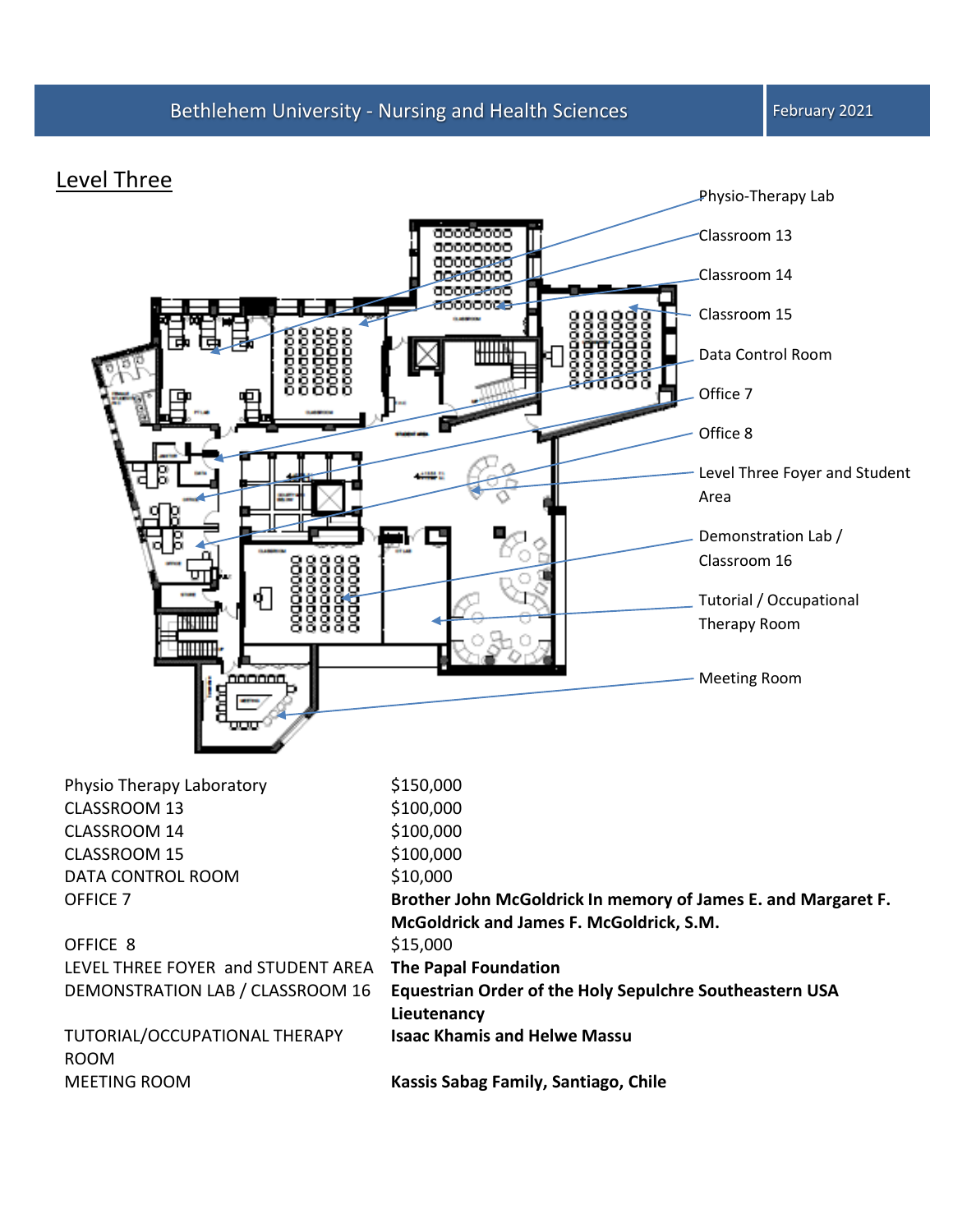

SIMULATION LAB - PAEDIATRICS \$200,000 SIMULATION LAB - LABOUR / MIDWIFERY \$200,000 CONTROL ROOM \$15,000 OFFICE 9 \$20,000 BRIEFING ROOM 2 \$30,000 BRIEFING ROOM 3 \$30,000 OUTDOOR STUDENT AREA **Mr. James and Dr. Hildegard Charles**

SIMULATION LAB - BASIC NURSING **Samir Adel Aweidah Simulation Laboratory** SIMULATION LAB - ICU **Samir Adel Aweidah Simulation Laboratory** LEVEL FOUR FOYER **Mr. Walid Kattan, In honor of Helen Jane Kattan** BRIEFING ROOM 1 **Mrs. Maureen (O'Brien) and Sir Jack Mona** EMERGENCY ACCOMMODATION UNIT **Mr. James and Dr. Hildegard Charles**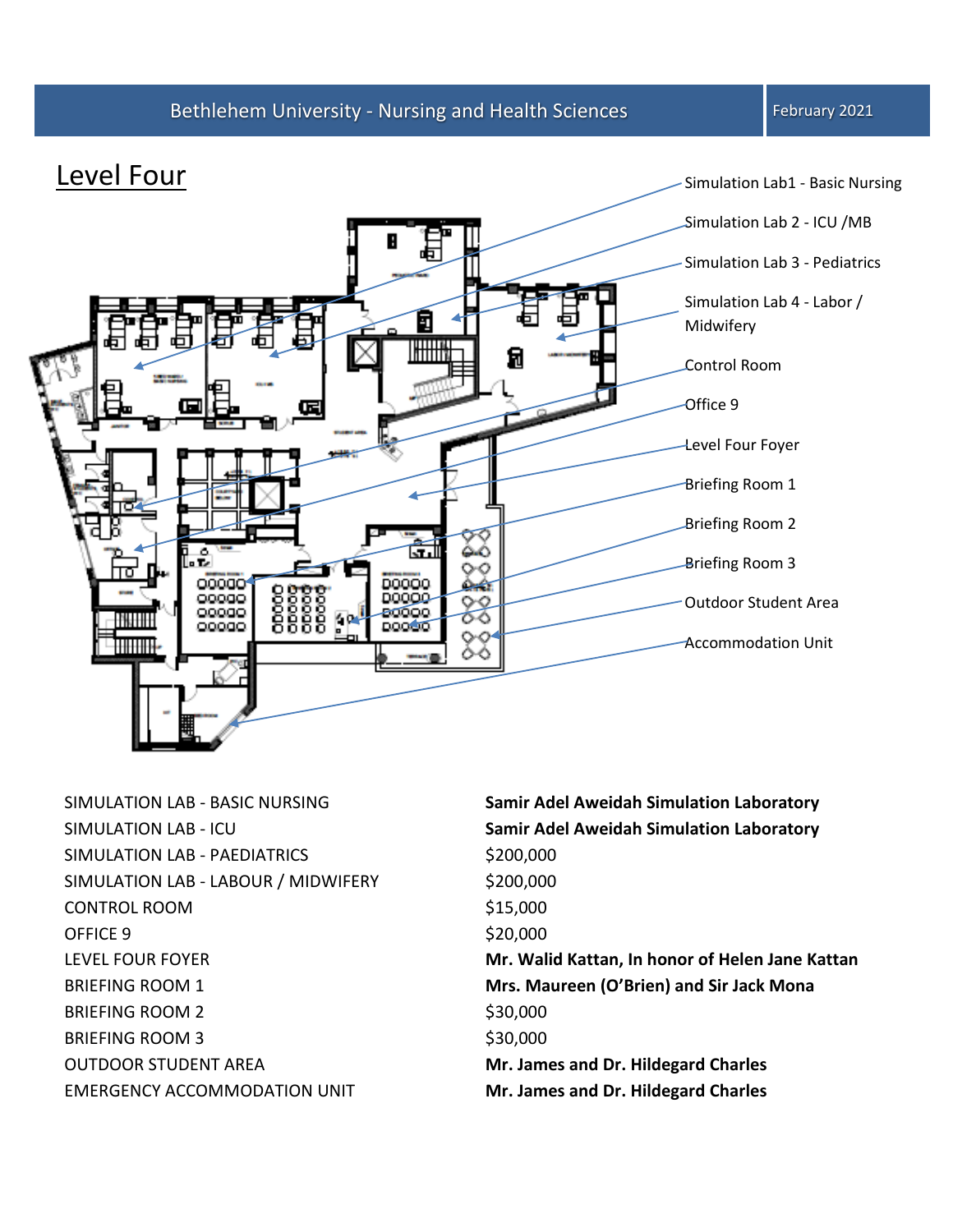

STAFF LOUNGE AREA **Joseph and Regina Abu Zarur, USA.** STUDENT LOUNGE AREA **Joseph and Regina Abu Zarur, USA** GREEN LANDSCAPING TERRACE **Rafic Mansour, Abu Dhabi** OPEN TERRACE **Rafic Mansour, Abu Dhabi** ROOF PHOTO-VOLTAIC SOLAR SYSTEM \$200,000

**.**